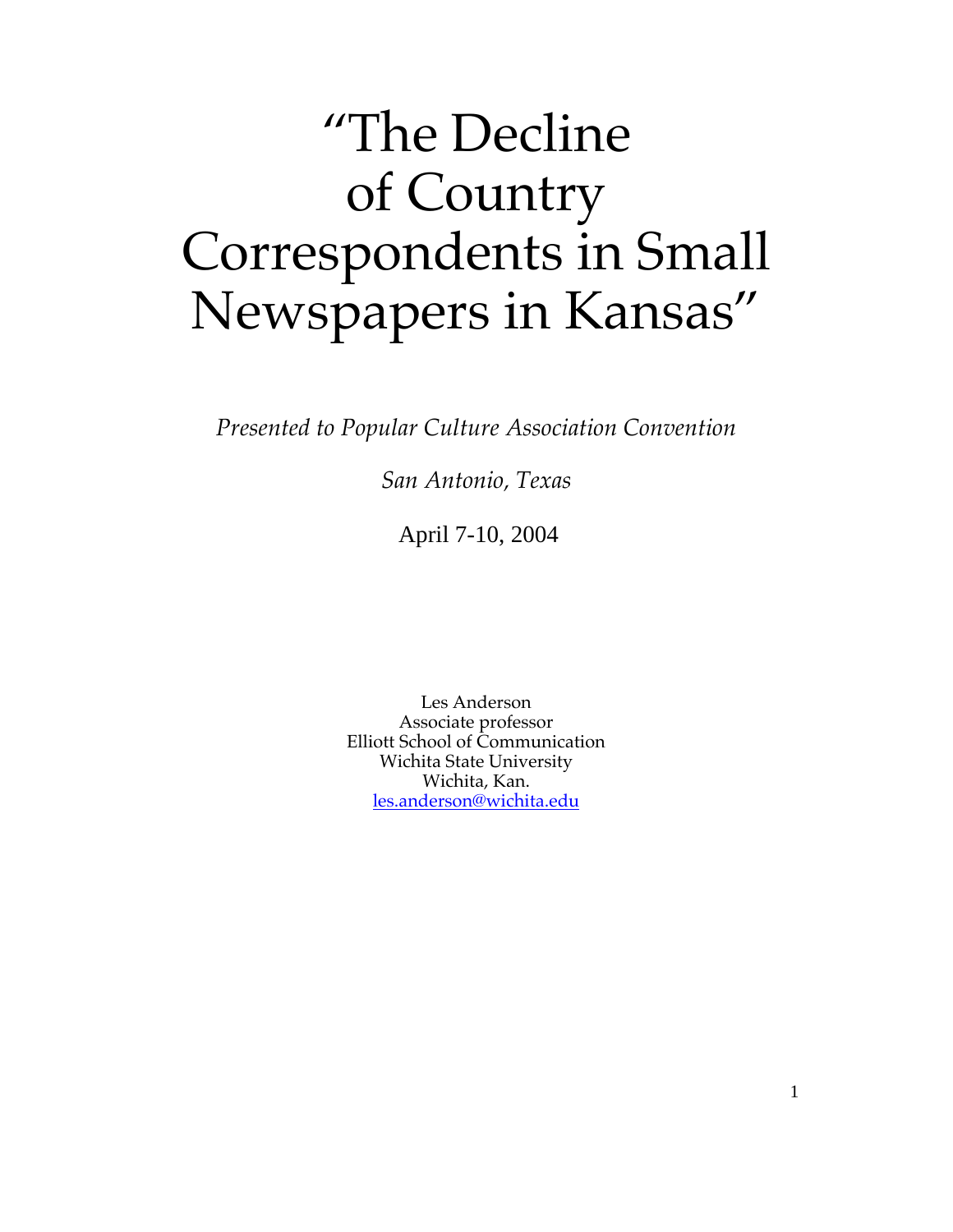**"A big thank-you to the Good Samaritan who picked up our hubcap and hung it on the fence along Agnes City Road. We noticed it missing when we got to Council Grove, and was happy to see it on the way home."**

*—From "Chalk Dust News" by Barbara Rowley in the Council Grove Republican*

y wife and I published a weekly newspaper in the small town of Valley Center, Kan., a city of about 4,000 residents just north of Wichita in south-central Kansas. We inherited several community correspondents, or country correspondents, as they are often called. M<sub>sponden</sub>

Initially, I wanted to fire them, and put what I considered more important news in the paper. Over the 27 years we published our paper, however, I grew to respect not only the dedication and community-mindedness of the correspondents, but also their news.

In my 35-plus years in the newspaper business, I have noticed a decline in the number of community columnists appearing in weekly and small daily newspapers, not only in Kansas but in other states, too. In visiting with editors and publishers at state and national conventions, it became apparent that the days of country correspondents, like the lifestyle of our parents and grandparents, might be numbered.

Most correspondents are elderly. Most are women who have the time and tend to be more community-minded than their younger counterparts. The pay is negligible, if there is any at all. Most newspapers offer a free subscription, stamps and envelopes in the old days, and maybe a small gift at Christmas. E-mail has helped logistically, but older writers tend not to be adept at computers. Often, if they do have computers, they often don't have Internet access. Some use their computers only for word processing.

Most editors and publishers find that it's difficult and often impossible to replace correspondents when they quit, move or, most likely, become unable to continue writing, or die. Several of the correspondents featured in my paper are well into their 80s or 90s.

†††

y two favorite correspondent stories from my days at our weekly newspaper involved Helen Brunn, who wrote "Furley Highlights" for several decades—starting long before I was born. Furley was a tiny town about 13 miles from our city. It was primarily a farming community, with a gas station, co-op elevator and general store that Helen and husband Jake ran for many years. The pride of her weekly column was what I called "chicken noodle dinner news"—who had dinner with whom in and around Furley. That was the *real* news to her. M

One week, I opened her envelope marked "Furley Highlights" and found a brief, handwritten note inside. It read simply: "No news this week. The Co-op burned."

Another week, her column focused on a break-in at the general store she operated with her husband Jake. She listed every item that was missing, down to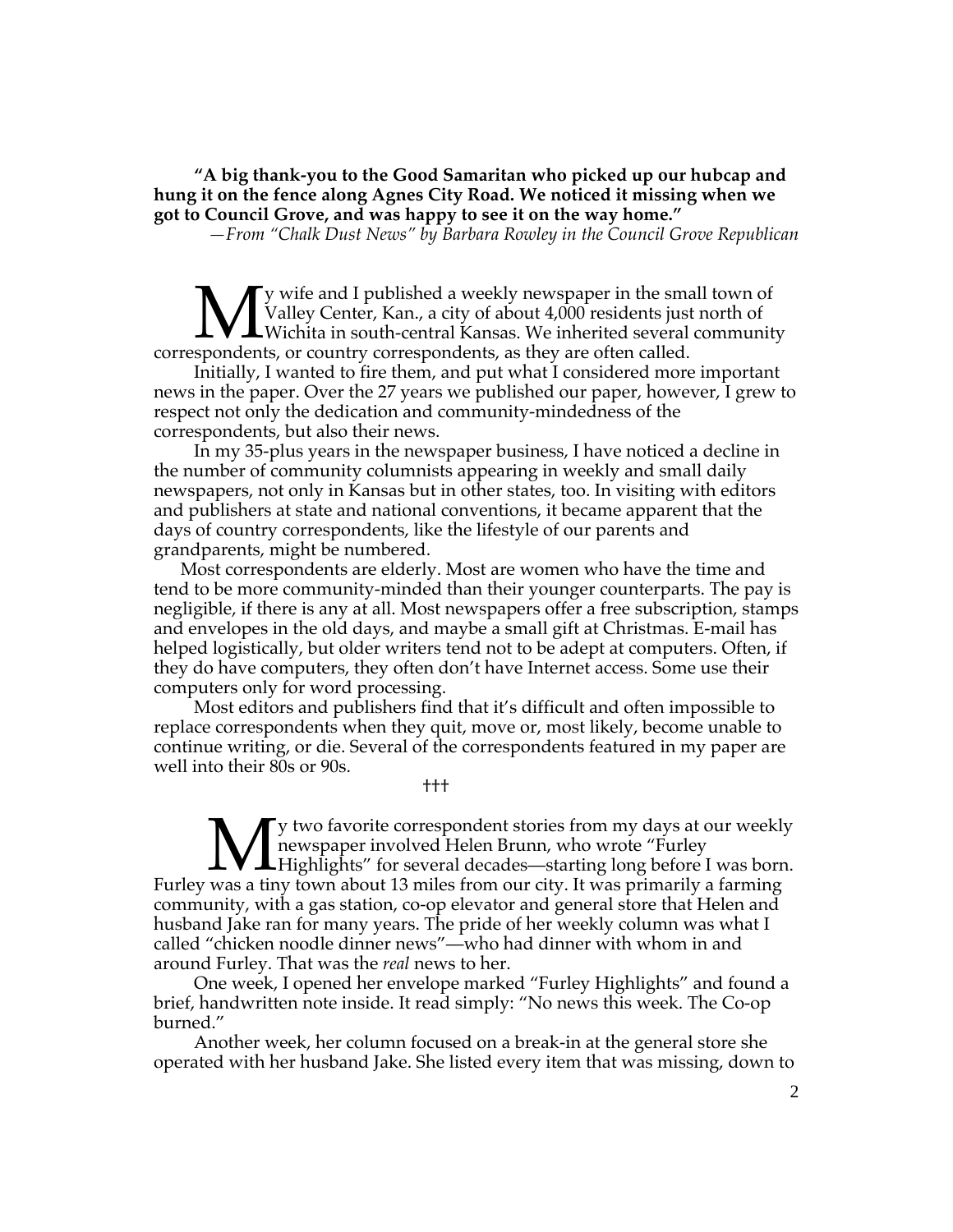the numbers of quarters, dimes, nickels and pennies taken from the cash register. Her last line read: "Anyone who saw a car Friday night in Furley is asked to call the sheriff."

### †††

sing e-mail, I surveyed weekly and daily newspapers in Kansas for this paper on community correspondents. Even though some of the responses came from daily newspapers, most of the information I US sing e-mail, I surveyed weekly and daily newspapers in Kansas for this paper on community correspondents. Even though some of the information I was seeking was available through weekly newspaper editors and publishers. Weeklies and small dailies are the newspapers in which community or country correspondents have flourished since the early days of our nation.

In the survey, in addition to basic background information, I asked the following questions:

•How many country correspondents does your newspaper use?

•Is this number more or less than in previous years?

•How do you compensate these writers?

•How do you recruit new correspondents?

•What do your community correspondents typically cover?

•How do your readers view these correspondents' columns?

•What value do you see in running correspondents' columns?

•How long have some of your correspondents written for your newspapers?

In addition, I requested the names and contact information of some of the longtime newspaper correspondents. I followed up by contacting correspondents.

### †††

egretably, two of the correspondents I wanted to contact died before I could contact them. Ina Merle Williams had covered Prairie View news for years, first for the *Waverly News* and later for the *Coffey County Republican* in the eastern Kansas community of Burlington.  $\sum_{\text{tw Rem}}$ 

When Ina Merle had to move to a nursing home, she not only continued to cover Prairie View news but also added a column that covered news at the nursing home. She died at the age of 97.

In central Kansas, Marj Nienstedt, longtime correspondent for the small farming community of Antelope, died at age 91 two weeks before I tried to contact her. Marj reported comings and goings of her tiny farming community for several decades for *The Marion County Record*.

Unfortunately, when people like Ina Merle and Marj "pass on," as they would have written, it's nearly impossible for newspapers to find replacements.

"We wish we could add more," said Bill Meyer, publisher of *The Record* in Marion for more than 50 years, "but it's a dying concept. Same is true of 'social' or 'personal' items. The newspaper business has changed, and you must shift gears and change with it. The reading public is vastly different than 20 years ago."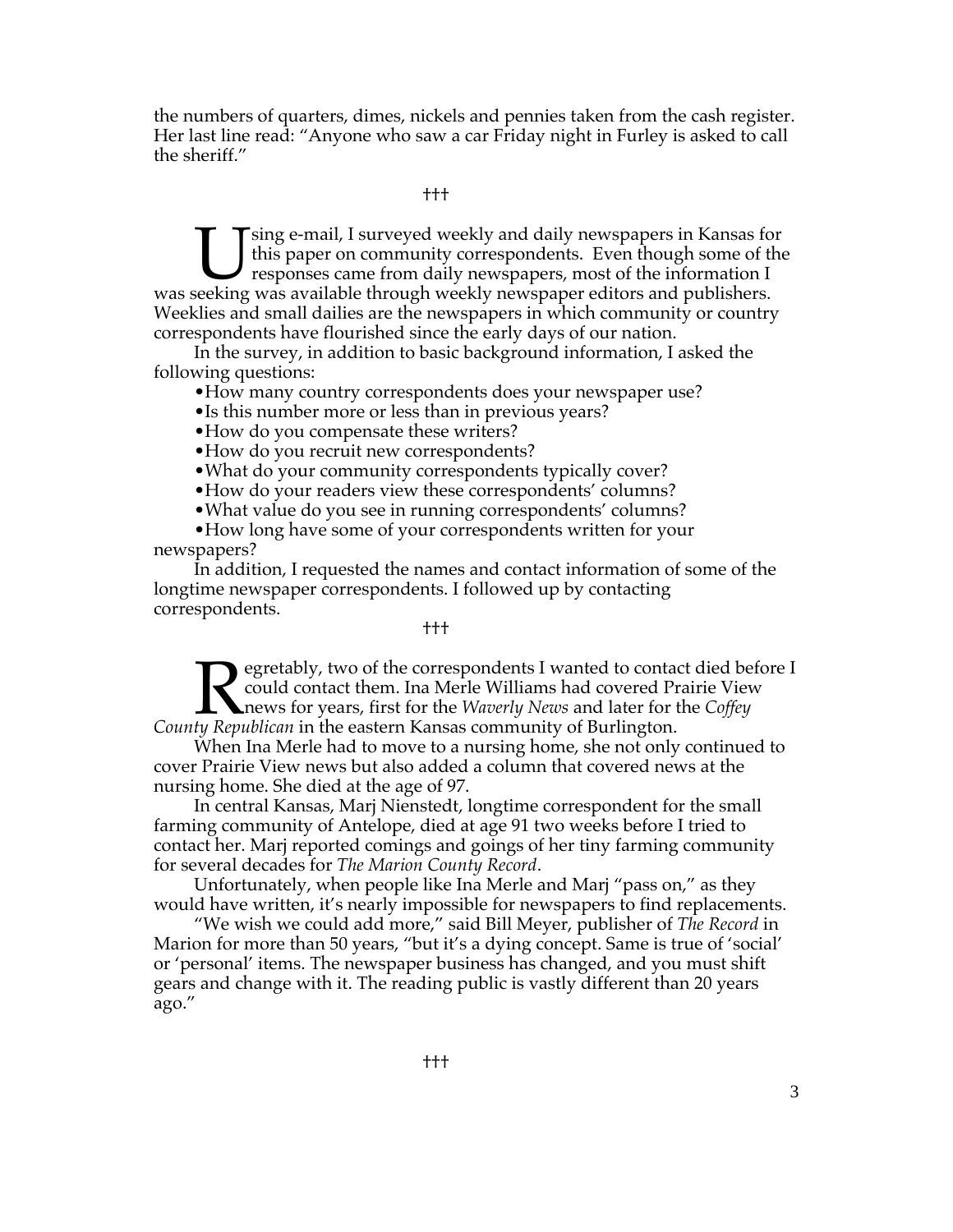ill Meyer, publisher of three weekly newspapers in Marion County, said community correspondents keep the country personality in his newspapers and give the reader something they can't get elsewhere. **11** Meyer, publisher of three weekly newspapers in Marion County, said community correspondents keep the country personality in his newspapers and give the reader something they can't get elsewhere "They cover the local g or Salina, birthdays, back-fence stuff," Meyer said. "Readers make fun of the correspondents, kid about them being in the paper, and read them religiously."

Some of the small- and medium-sized daily newspapers in Kansas also see value in running correspondents' columns.

"I highly value them," said Grey Montgomery, publisher of *The Daily Union* in Junction City. "I think we have a lot of growth potential in small towns around us."

Susan Lynn, publisher of the *Iola Register* in southeast Kansas, agreed.

"The *Register* is the only daily newspaper in Allen County," Lynn said. "If we didn't run our correspondents' news, we'd be missing out on a large section of county happenings."

Carol Bronson, editor of the *Pratt Tribune* in south-central Kansas, said correspondents help provide a sense of community in smaller towns.

The way readers view the columns depends a great deal on the correspondent and how thoroughly he or she covers the community.

"We had one who reported primarily on her own relatives and activities," Bronson said. "She was not well read. Another is pretty general and sticks to the facts, which she primarily gets right. I hear comments that people have seen items in her columns."

Delores Herrs, society editor of the *Miami County Republic* in far eastern Kansas, said her newspaper edits correspondents' columns, which sometimes makes it difficult to find someone who will follow the paper's policies.

"We do not use the 'who went to dinner with whomever' type items," Herrs said. "Our survey from several years indicated people still like to read the columns, so we have continued. I personally feel it is the hometown, neighborhood news that pulls people together."

Jan Epp, co-publisher of the *Greeley County Republican* in far western Kansas, compensates her correspondents with "many thanks and a fruit basket." Epp said the writers are "exceedingly important" in her small community, where the population of the entire county is only 1,534.

Jerry Schwilling, publisher of the *Chase County Leader-News* in east-central Kansas, uses 10 correspondents, "not counting preachers."

"They are essential," Schwilling said. "Elimination of them would cause, I believe, a reader revolt. Many of the readers are former community members. This is what they subscribe for—who ate with who."

Joan Green, editor and advertising manager of *The Record* in Turon in southcentral Kansas, worries about recruiting new community correspondents.

"This is a problem," said Green. "When the older generation is no longer able to write, it will be a lost art."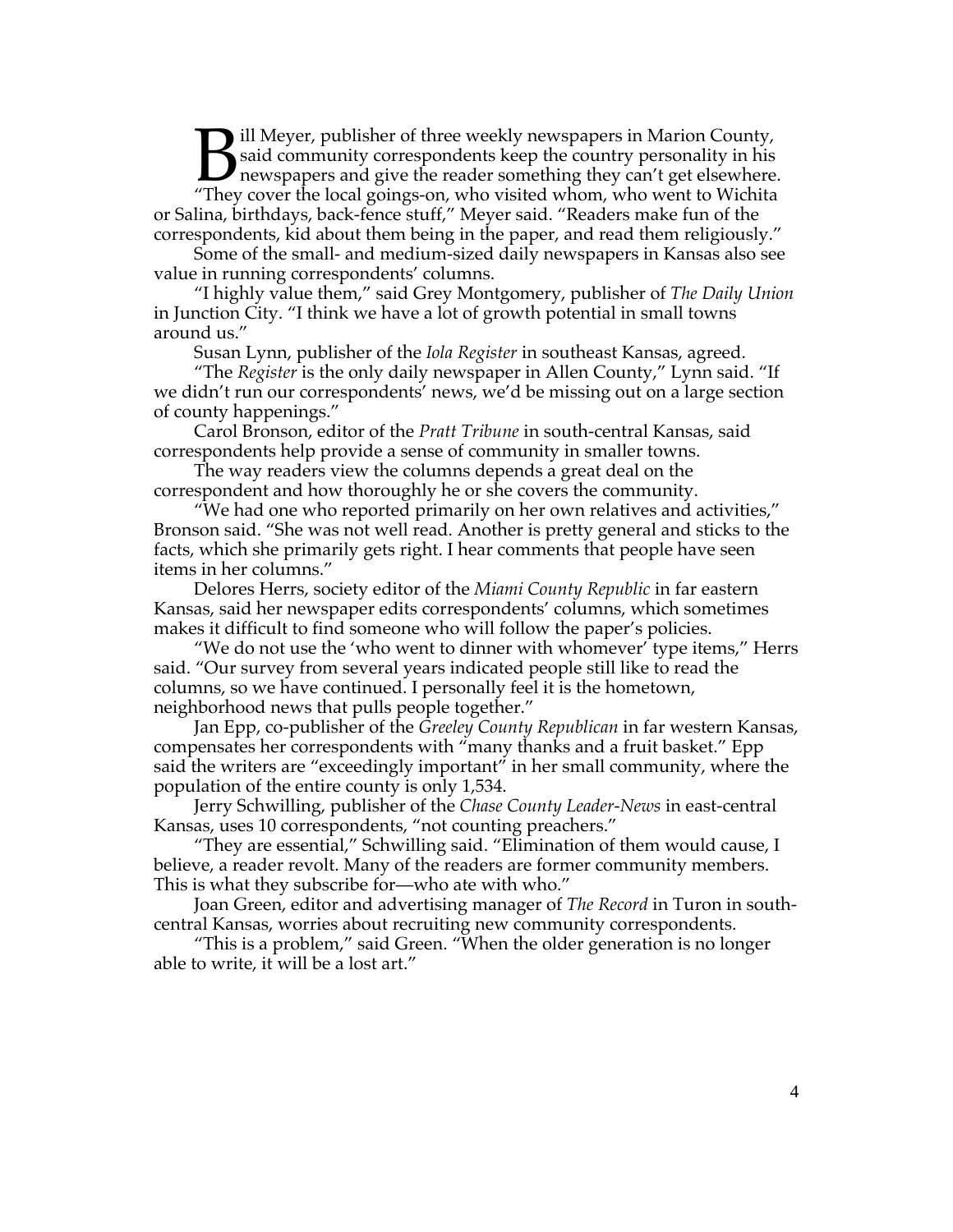arj Nienstedt and her husband Alvin ran the small store and post office in the central Kansas community of Antelope, Kan., for decades. *Marion County Record* Publisher Bill Meyer recalls that **Mar** Nienstedt and her husband Alvin ran the small store and poffice in the central Kansas community of Antelope, Kan., for folks would stop by for a friendly visit, even though they weren't in need of anything except conversation.

The store didn't gross a great deal of revenue, Meyer said, and the post office served a scant few customers. But people made their way to Antelope to visit Marj.

Marj and Alvin would sit in their favorite chairs on the front porch. She'd knit and Alvin would hold the yarn. It was a picture that could grace any magazine, Meyer said, but to be complete the photo would need audio. It was their conversation that was so heartwarming and enjoyable. That conversational style carried over into Marj's weekly column that she penned for decades for *The Marion County Record.*

Many newspapers across the United States have stopped publishing community news. Meyer says that's a big mistake, adding that to serve the community, community newspapers must have community news.

"Marj supplied it in spades," Meyer wrote in a tribute to his longtime columnist earlier this year. "She would report on the comings and goings of people across the area, tell about the birth of a batch of kittens, and the condition of a nasty carbuncle on Alvin's neck."

Readers loved the Antelope news in Marj's column in *The Record* because they loved Marj, Meyer said.

"There was no doubt about it," Meyer added. "This newspaper's had a multitude of readers who subscribed merely for Marj's column."

From time to time, Meyer said, he and Marj would have a disagreement, usually about why editors at the newspaper had deleted something from her "items," as she called them. Marj would get as sore as Alvin's carbuncle and quit, Meyer said, but a couple of weeks later, a contrite Marj would come into *The Record* office and say, "Bill, I don't see how you put up with me. Can I start writing again?"

"Of course," Meyer said, "we welcomed her with open arms. That's the way her 'Good Lord' must have received her in heaven. The devoted member of Marion Christian Church will soon be active in all the affairs up there. We only wish she could write a column."

†††

eyer laments the decline of community newspaper correspondents. *The Marion County Record* is down to four correspondents. Ten years ago, he said, there were 19, and before that, the newspaper boasted as many as 25.  $\prod_{\rm red\, as\, max}$ 

The remaining four still have a strong influence in their communities, Meyer said.

"They are well read, and there are those who subscribe by mail and online to read them," Meyer said. "They are especially interesting to the older reader, and to the folks who grew up here and moved away."

Meyer compensates his community correspondents at 10 cents per column inch. He also gives them free classified ads and a big box of chocolates at Christmas.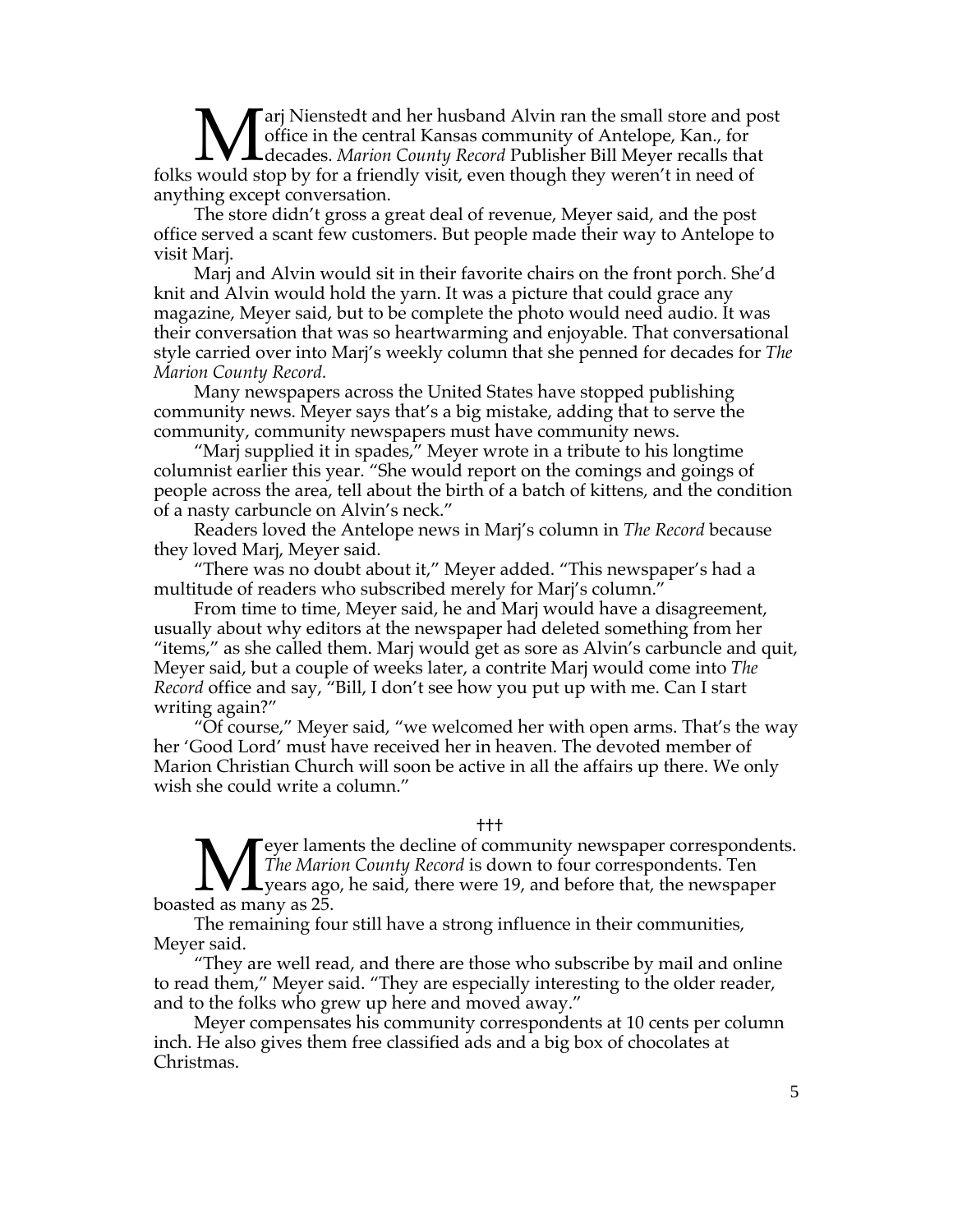"Their principal reward is recognition as doing something for their communities," the publisher said. "Many of the smaller communities are 'hanging on' because of their community correspondent. It's an important role."

Meyer and his staff have tried to recruit new writers, but find it nearly impossible.

"They have to volunteer—come to us," Meyer said. "We just lost one of our best—she wrote about 60 column inches a week—but has moved to Lawrence. She wrote the news from Pilsen. I won't be able to replace her."

#### †††

larke Davis, publisher of *The Valley Falls Vindicator* and *Oskaloosa Independent* in Jefferson County, in northeastern Kansas, agrees with Meyer's assessment of the decline of community newspaper Clarke<br>Clarke<br>correspondents.

When Davis came to Jefferson County 35 years ago, there were 15 correspondents writing for *The Vindicator*. Now, there is only one. The same is true for Davis' other newspaper, *The Oskaloosa Independent*, which is down from about 15 correspondents to only two.

According to Davis, there were 100 rural school districts in Jefferson County, and each had a community name. Schools had long been consolidated by 1968, but the farming communities encircling Valley Falls still identified themselves with such names as North Cedar, Swabville, Peter's Creek, Half Mound, Coal Creek, Dunnavant, Boyle Station, Nichols Corner, Blue Mound and Bloomfield. Each community had a correspondent. Some wrote every week. Others wrote monthly when their club or extension unit met.

They were all women—farm wives—who worked hard and for some reason cared enough about everyone to get their happenings in the paper.

"It gave the paper 100 percent saturation in those communities, and no one stubbed their toe or got kicked by a horse without it being reported," Davis said. "There was no pay. Maybe their subscription, paper, envelopes and stamps. And we had to have early copy for all of it to be typeset on the Linotype. They all wrote in longhand, so we didn't have to provide typewriter ribbon."

In the intervening years, the farmers have mostly left, due to a lagging economy, or died. The daughters of those women are all in a new job market, trying to make a living, Davis said.

And something else has happened here," the longtime publisher added. "This is a rapidly growing area of new suburbanites commuting to Lawrence and Topeka, and I doubt if they would take kindly to someone calling from the newspaper to ask them personal questions about what was going on in their lives."

Contacting people for news items also would be more difficult, Davis said, because most have recorders on their telephones and use mostly cell phones, whose numbers are difficult to find. It would take a special newspaper personality to make journalism that personal hip again, he added.

"Papers were made fun of in those days, called 'The Weekly Wipe,'" Davis said, "because that was about all the news we did carry. The mechanics were too demanding, but at the same time and pace that society changed, so did technology, freeing us to write and report. What fills those columns today? Reports of city council and school board meetings, politics, tax issues, sports, big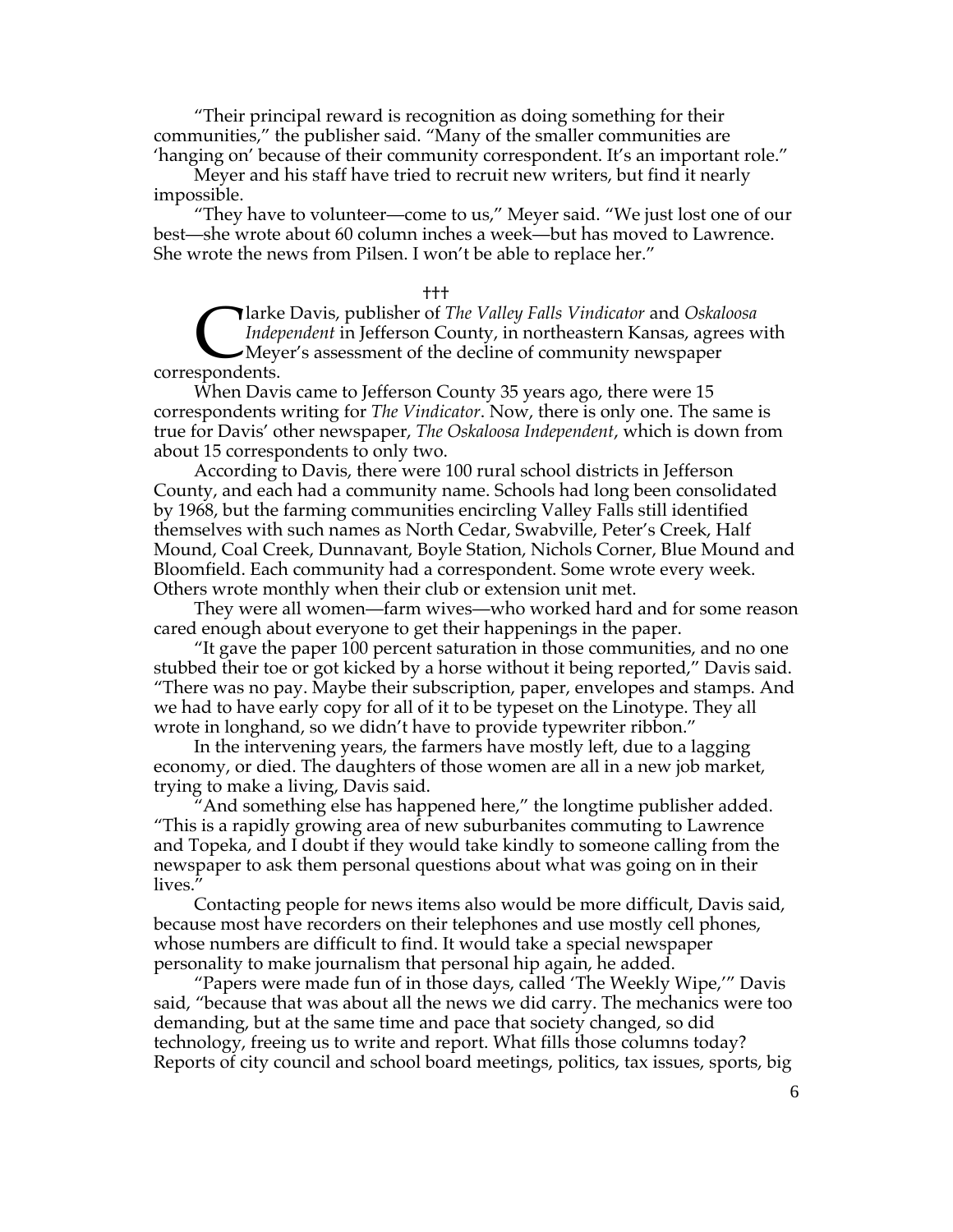pictures, court trials, car wrecks. Big, important stuff for which we are probably all poorer."

†††

## **"Perhaps I shouldn't have delayed my cataract removal until summer. I missed the halftime wardrobe malfunction."**

*—From "Chalk Dust News" by Barbara Rowley in the Council Grove Republican*

**The arbara Rowley can't remember when she started writing for the** *Council Grove Republican*. Or the newspapers in Alma, White City and Eskridge, for that matter. Barbara, 74, jokes that she's a syndicated columnist. B<sub>mist</sub>

She remembers "two ladies" before her who wrote about news from Chalk for the area newspapers. "One lady wanted to quit," she said. "Another's house burned down, and she moved to Alma. And that left me."

Chalk used to be a town, Barbara said, but that was well before her time. She's lived in the area between Alma, Alta Vista, Eskridge and Council Grove for nearly 50 years.

Barbara has written her column for nearly three decades like she writes letters to her three children who live in Council Grove, Topeka and Texas. People from as far away as California and Oregon have written in response to her columns.

"People who used to live here have an interest in what the weather's doing, or almost anything," she said. "I figure as long as they (the newspapers) keep sending me stamps, they still want it."

Barbara either calls families for news, or they call her. There used to be more than 10 families on her calling list; now, there are only three. She considers anyone who votes at the Chalk schoolhouse a couple of miles from her home as being from Chalk.

"There aren't too many people left out here in this area," Barbara said. "As people die out, nobody moves in."

People who live in the area are mostly aging farmers. There were three farmers under age 55, but one had to quit for financial reasons, she said. Her husband Carl, 81, used to farm, too. He still bales hay, and, ironically, said Barbara, they are making more money than when they farmed full time.

Barbara's column contains not only the goings-on in the Chalk area, but also her comments on current events. Each column begins with a saying or thought ("These days about half the stuff in my shopping cart says 'For fast relief.'"). She reads a lot, she said, and frequently copies some of the phrases she encounters.

Barbara isn't paid for her weekly column, but the newspapers that carry her writing supply her with postage and envelopes. She used to type her columns before her kids bought her a computer.

"It's not hooked up or anything," she admitted. "I just use it for word processing."

Most of the newspaper editors and publishers who carry her column give her a Christmas gift: a couple of boxes of Hallmark Christmas cards from Council Grove, a check from Alma and a gift certificate from a nearby store from White City.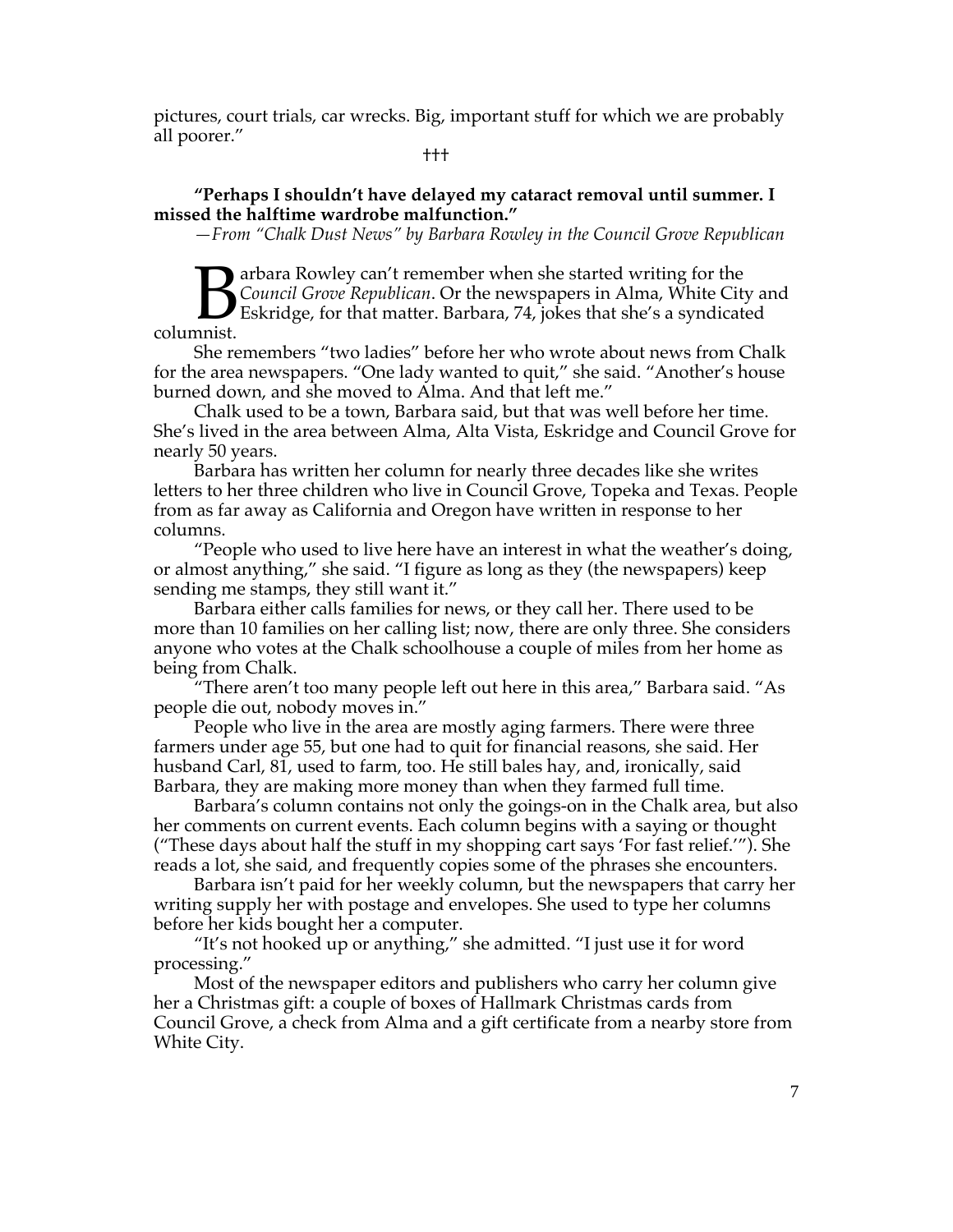"And the Eskridge paper I have hopes for," Barbara added, chuckling. "New owners."

†††

 **"Butler City has enjoyed beautiful days with the weatherman predicting temperatures in the high 60s and low 70s, with brilliant sunshine all week. Willie Mays would have enjoyed these great days of spring!"**

*—From "Blaine Department" in the Westmoreland Recorder by Mary Cummings*

ary Cummings and husband John have been responsible for a Blaine news column that has appeared in newspapers in **I** Pottawatomie and Marshall counties in northeast Kansas for more than 80 years.

John started writing about Blaine news around 1916 until his death in 1966. That's when Mary assumed duties as the Blaine correspondent. Her weekly "Blaine Department" column runs in the *Westmoreland Recorder* and the neighboring *Frankfort News*.

It's called the "Blaine Department," explained son Tom Cummings, because it was created when the Blaine newspaper folded and was bought by the Westmoreland paper. That was in the 1880s.

"Technically, my mother has her own department," he joked.

John Cummings was postmaster, worked in the oil and grain business, and owned and operated a general store, Cummings Emporium, with his wife from 1939 until Mary closed the store in the mid '80s.

Mary was one of four graduates, all girls, in the class of 1926 at Blaine High School class. She left the town about 30 miles northeast of Manhattan for a couple of years, then moved back in 1929. The town's population back then was a couple hundred. Now, Mary said, it's dwindled to 25 or 30.

Mary's routine has been the same for many years. On Sunday evening, she calls her neighbors—about eight or 10—and gathers the news. Then she writes it by longhand. Each Monday, her son Tom drives her the seven miles to the newspaper office in Westmoreland. She quit driving a couple of years ago.

 $\sqrt[n]{\text{If I}}$  mailed it, it would be late," said Mary.

Mary knows her column's importance, which she gauges by response from friends and neighbors. After people move away from the Blaine area, she thinks they enjoy her column even more.

"If people know something special going on in town, they tell me," she said. "I think it keeps our community alive."

*Westmoreland Recorder* publisher Jim Travis said if any of the three community columns his newspaper carries do not appear, subscribers call to found out why.

"Their columns are the integral thread binding together this gray and otherwise thankless, demanding mistress," said Travis. "It also fills in the blank spaces around the ads."

Travis has high praise for Mary, whom he says is "simply put, a delightful person to talk to."

"Her work as a correspondent has been and is a staple to our paper," he said. "She brings a sense of refinement and decorum to what might otherwise appear chaotic. Looking over these past eight years at the helm of this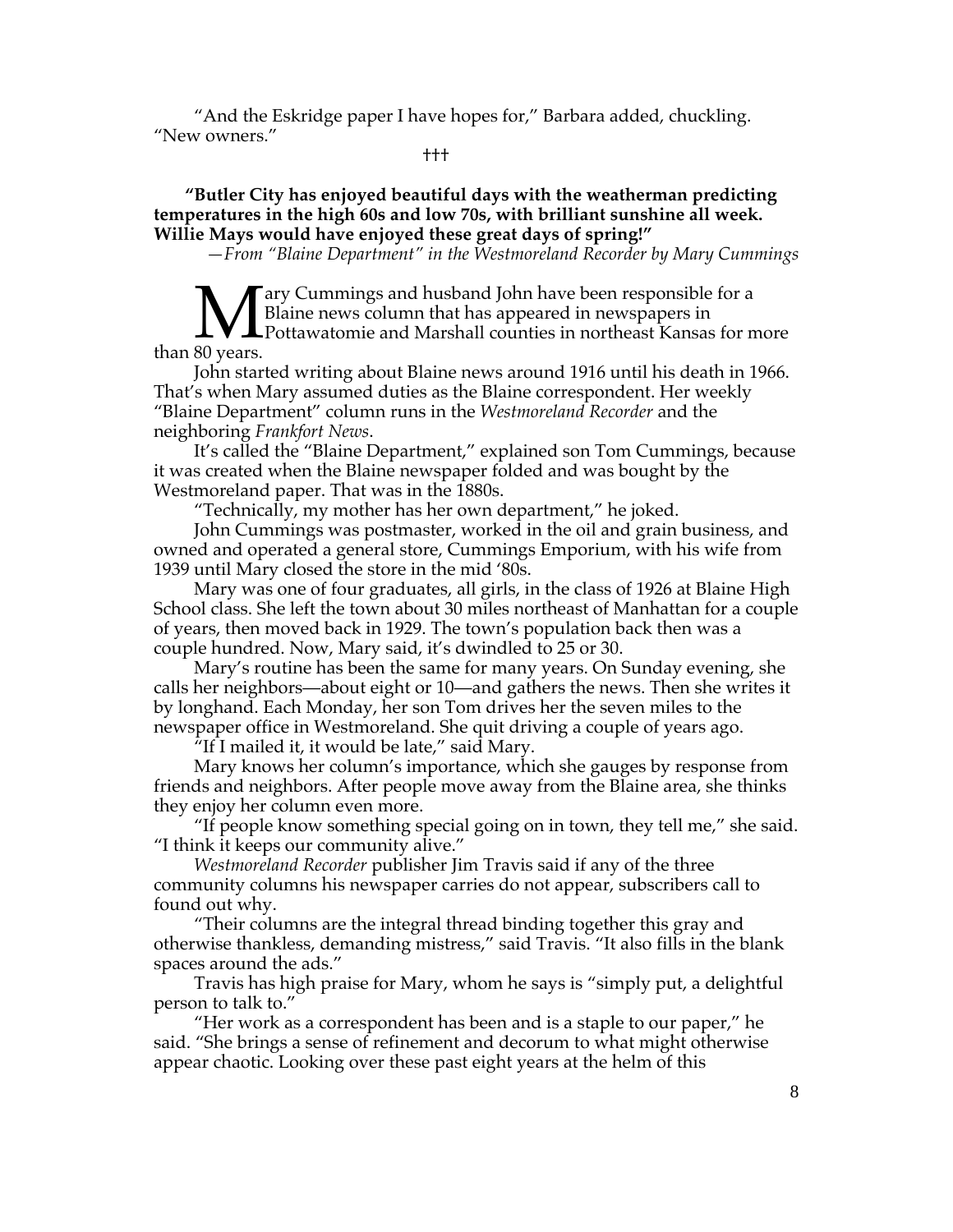newspaper, getting to know Mary Cummings is one thing that has made it worthwhile."

†††

**"Notes from Infinia of Kensington: The usual greetings and rehab exercises, along with one-on-one sessions, were held. Cowboys made for interesting conversation Monday afternoon. The beauty shop was open Tuesday, and manicures were given. Doris Slavik and Betty Wagner helped call bingo in the afternoon."**

*—From "Kensington News" by Ruth Bienhoff in The Phillips County Review*

bout 25 years ago, Ruth Bienhoff started writing a news column covering the communities of Kensington and Athol for *The Phillips County Review* in north-central Kansas. She began by filling in for the **Example 19 Section** Spears ago, Ruth Bienhoff started writing<br>covering the communities of Kensington and Atl<br>regular correspondent. When that writer quit, she took over.

Ruth focuses on past and current happenings involving friends and neighbors, plus a description of the weather and crop reports for those living away from the area. She doesn't see anyone "jumping for the job" when she quits writing her column.

"I have trouble even getting someone to fill in for me when I want to be gone," she said. "It takes a lot of time to do it well, and the pay is not that great. I enjoy writing and also keeping in contact with people, so this is my contribution to the community."

One of Ruth's fellow correspondents in Phillips County, Sherri Baker, started writing because no one was writing the Agra news. She thought her community should be covered, too. She said she receives both verbal and written thanks for her effort.

Sherri is paid—10 cents an inch, which totals \$5 to \$6 a week—but it barely covers her long-distance calls necessary to gather news in nearby Kirwin.

No one wants her job, Sherri said.

"I spend six to 10 hours a week gathering news," she explained. "It really kills my Sunday afternoon. There used to be a service organization in the community that wrote the news, but they burned out. No money for the time invested. When they quit, the news was dropped, so that's why I started."

Like Ruth, Sherri sees her news column, which also runs in *The Advocate* in Phillips County, as a form of community service.

"I enjoy calling and visiting with people to get their news," she said. "I appreciate having e-mail now to help with some of it. I used to have to type it up, then take it to the newspaper office. E-mail has really helped. They (newspaper employees) don't have to retype it now."

**"The Eastern Heights juniors arrived home on Wednesday from the spring break trip to Washington, D.C., and New York City. They reported having a wonderful time and especially enjoyed going to "Ground Zero" in the family area and the Broadway musical, "The Phantom of the Opera."**

 *—From "Agra News" by Sherri Baker in The Phillips County Review*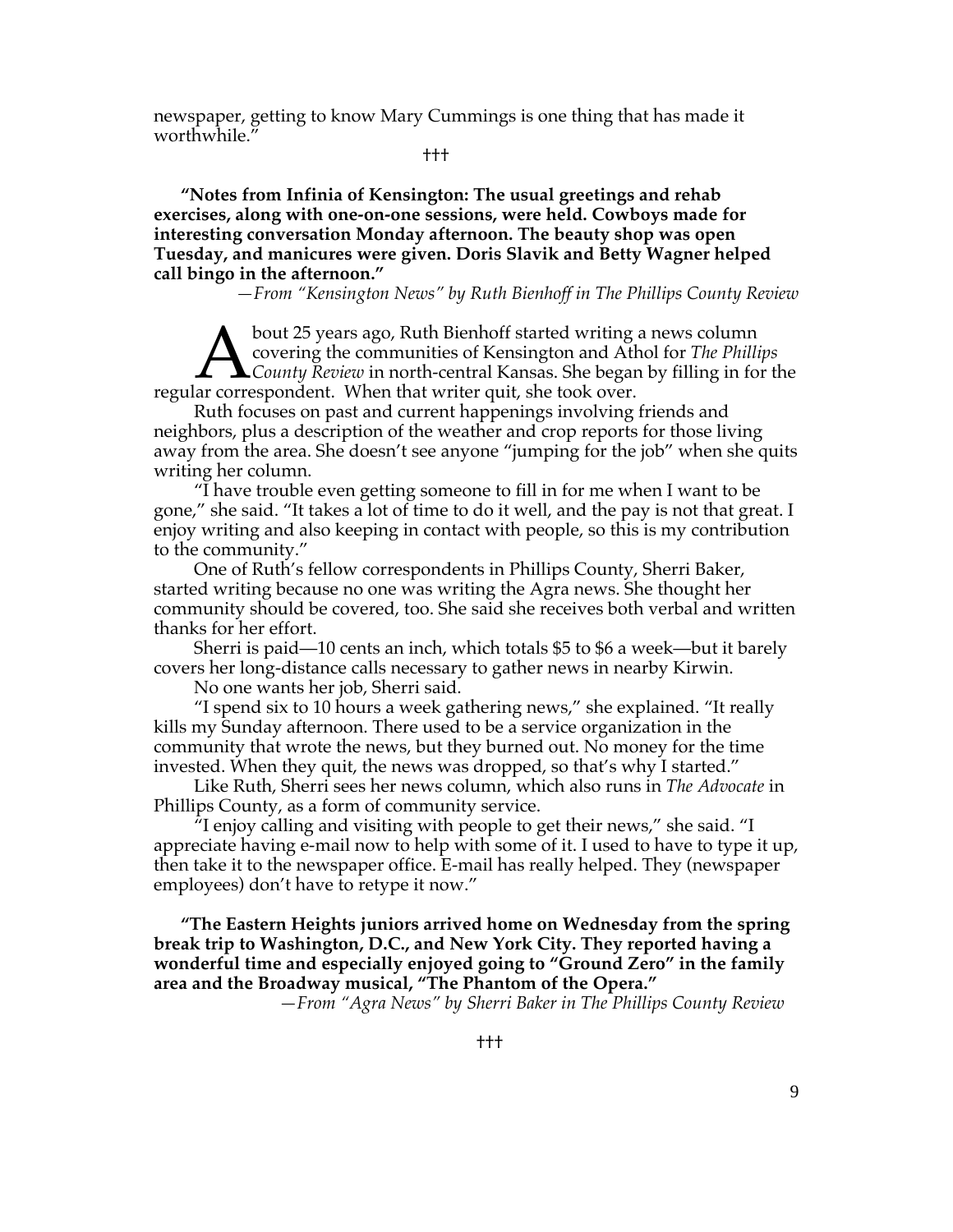**"To me, a little 'joke' someone told me: 'Times have never been as hard as now.' They have no idea what we had to go through in the 'Dirty '30s.' We were used to nothing before, but we got used to even less. We had grasshoppers, chinch bugs, dust storms and hot days, some 110, no fans. It was plain miserable, and no price for what little we were able to raise and sell."**

*—From "Greeley News" by Marie Katzer in The Anderson County Review*

arie Katzer was 17 when she started writing for the *Anderson County Review* in Garnett. That was in 1927. Marie, 93, lives four miles south of Greeley, or about eight miles from Garnett. **M** arie Katzer was 17 when she started writing for the *Anderson Cour Review* in Garnett. That was in 1927. Marie, 93, lives four miles so "I cover the Sutton Valley news," she said. "The Suttons started this

territory, but there are no Suttons left anymore. They're all gone."

The world is different, too, said Marie.

"People don't visit as much as they used to," she explained. "Now nobody visits. They just kind of live here."

Marie said she likes to hear from people in her area for news items for her column, but most everybody has either died or moved.

"I keep wishing someone would come, or call, to tell me something," she lamented. "When the telephone rings, someone tries to sell me something."

*Anderson County Review* publisher Dane Hicks views his correspondents—which have dwindled to three—as a vital connection to smaller communities in his area. He gives them free subscriptions, ads and photo processing—plus an annual appreciation luncheon. He tries to make them feel included as staff members.

Readers sometimes joke about his correspondents' columns, Hicks said.

"But that beats the hell out of other things we publish that never generate a single word of conversation," he said. "I think they like to read them, but many people just don't want to participate in them."

Hicks said the gist of the correspondents' copy is the meat and potatoes of small-town life—rarely of barn-burning significance.

"But if somebody's barn burns," he added, "they usually include that in their column."

**†††**

**"I've got the urge to go somewhere, today. Honduras would be interesting. Hawaii would be wonderful, Houston has fine art galleries, I hear, but I'll have to settle today for Herington—a sleepy little town on the prairie that sports a great lumberyard. I'm in need of wire mesh for sanding drywall. Yep, it's just another day in the country!"**

*—From "Another Day in the Country," by Pat Wick in the Marion County Record*

isters Jessica Gilbert and Pat Wick had been coming back to Ramona, Kan., since they were little girls. They called it their "secret place." It was the place, the sisters say in an excerpt from a book they're writing, where all the stories began. It's where their grandparents lived, where their parents were born and raised. It's where their dad was a basketball champ and their mother drove the Model T into the lilac bush because she didn't know how to stop it. It's where their parents romanced in orchestra class, where they S<sub>ng w</sub>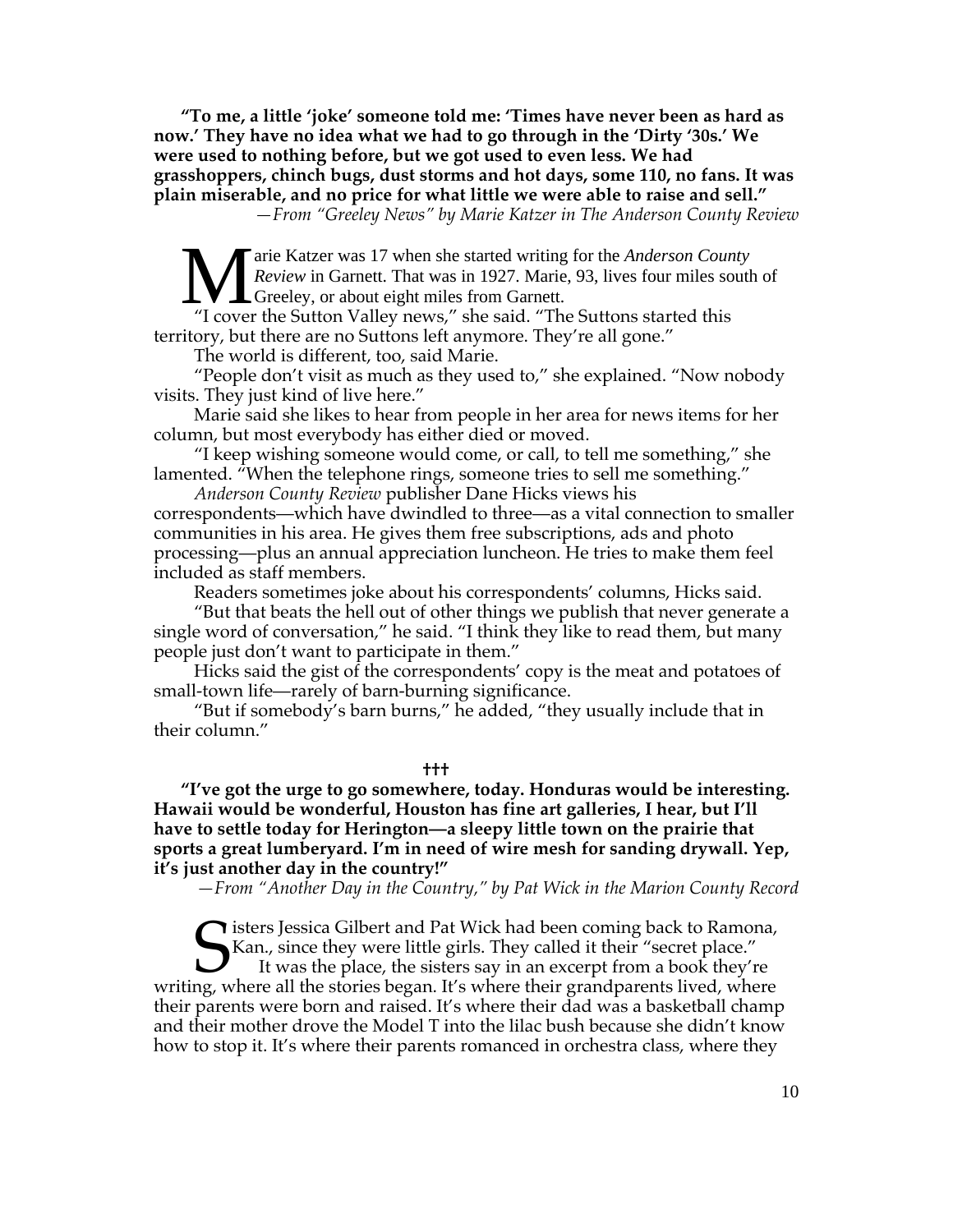wed, where Pat swallowed kerosene out of curiosity and where Grandpa sneaked Jessica chocolate chip cookies, even when her mother emphatically said, "No!"

In their Web site (www.californiasisters.com), Jessica and Pat, known affectionately as those girls from California, moved to Kansas in 2000. It was their millennium statement. They resigned their corporate jobs and set out to fulfill several cherished dreams, which were connected to the little town of Ramona, population about 100.

They've taken the town by storm. They now own four houses, the bank building and the original barbershop. They've published one book and are working on another. They are the proprietors of a bed and breakfast called Cousin's Corner, they hold seminars and appear for speaking engagements, take on writing projects, teach art and have even started a little museum at the old bank building. And, they both write weekly columns for the nearby *Marion County Record*.

"They are great," said *Record* publisher Bill Meyer, "and have a broad following. But they are no old ladies with blue hair."

Pat, 67, writes a personal column, "A Day in the Country," and Jessica, 54, writes more in the style of an old-time country newspaper correspondent in "Ramona News."

"Jess writes good stuff and has turned Ramona around as a small town," Meyer said. "She's an accomplished writer."

The weekly newspaper columns are not their only writing ventures. They also produce a town newsletter, which they started out of their own pockets. Now, they have people—even from out of state—sponsor issues at a cost of \$100.

The sisters create the newsletter on their computer, then take it to Salina to have it printed. They deliver the newsletter on foot to all 48 houses in town. Their total distribution has grown to 300, including those out-of-town supporters.

Jessica said they relish the face-to-face contact with fellow Ramona residents.

"We always see it like a needle and thread," she explained. "Every conversation you have, weaving something, bringing people together."

The sisters recently went a step further in their civic involvement. Jessica is city clerk of the five-block-square community, and last fall, Pat moved into the mayor's position.

In their newspaper columns, the sisters don't cover crime or other hard news. They concentrate on more nostalgic, heartwarming pieces—to make their readers smile.

"When our columns aren't in, people call and ask what's wrong," said Jessica. "People, especially those who live away, tell us they clip them out and send it to two or three friends."

Jessica tells one story that illustrates the community support for their weekly writings. She was fixing dinner one evening when two little girls showed up at her front door.

"They asked me if I'd heard about the new people who had moved to town," she said. "They said they thought I'd want to know for my column."

She said she burst out laughing.

"They were so darling," she added, stressing the importance of "interacting with fellow human beings."